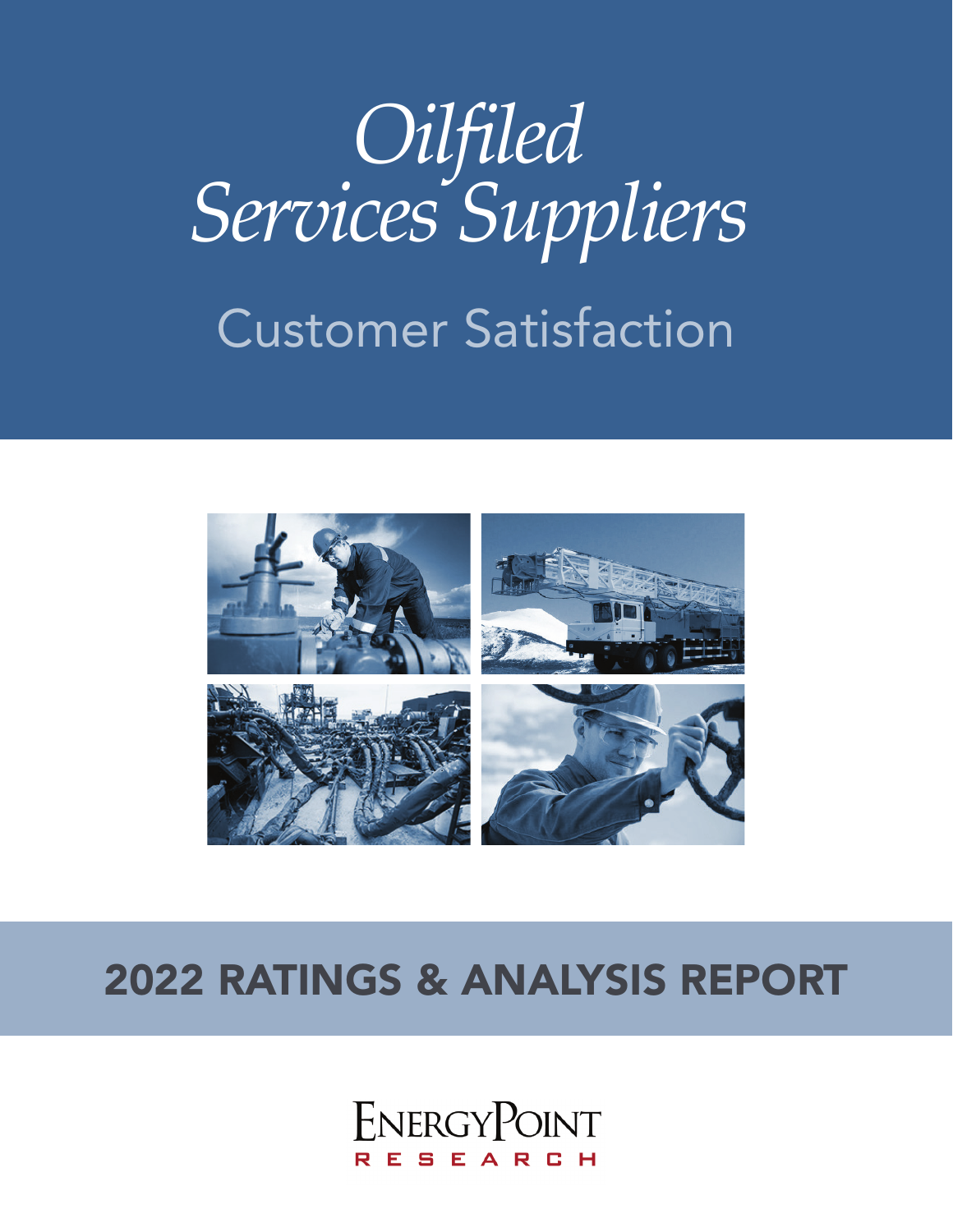*Oilfield Services Suppliers Report* 

#### **VALUE OF THIS REPORT**

- **•** Understand the current state of customer satisfaction in the oilfield services segment
- **•** Obtain detailed information on individual oilfield services suppliers' customer ratings and rankings
- **•** Identify and track strengths and weaknesses among today's oilfield services suppliers
- **•** Know the key satisfaction drivers for customers of oilfield services suppliers

### **PROFILE OF SURVEY RESPONDENTS**

All indicated having "significant experience" in selecting or utilizing oilfield services suppliers.

Over 90% indicated having primary decision-making responsibility or involvement in the supplierselection process.

More than 85% indicated having 10+ years of upstream experience; over 70% indicated 20+ years of experience.

Titles and functions include:

- **•** Executive/VP/Director
- **•** Manager
- **•** Engineer/Specialist
- **•** Supervisor/Team Leader
- **•** Advisor/Consultant
- **•** Procurement/SCM
- **•** Coordinator/other

Participation from a range of customer types, including: U.S. and international supermajors, majors, independents, NOCs and upstream consultants.



#### **Some of the Attributes Rated**

• Ability to apply lessons learned and continually approved • Application of inhouse HSE policies & procedures Respect for other companies' HSE policies & procedures

• Flexibility and responsiveness to customer's needs • Accountability in resolving problems and disputes • Quality of pre-job planning and design • Perceived HSE record

• + Others

- Overall satisfaction • Willingness to
- recommend
- Prices and contract terms vs. competitors
- Prices paid vs. quality received (value)
- Quality and reliability of field personnel
- Quality and reliability of office personnel • Quality, reliability
- and condition of field equipment • Ability to develop
- value-creating technologies and processes
- Ability to apply both in-house and third party technologies
- Ability to complete jobs on schedule and as specified
- Quality of post-job reporting and review

#### **E&P companies and upstream professionals**

**worldwide** rated suppliers in EnergyPoint's most recent Oilfield Services Customer Satisfaction Survey. These respondents have significant and industry-wide impact on the selection and utilization of oilfield services suppliers globally. In aggregate, results in this closely watched report offer insightful and impactful information regarding the current state of customer satisfaction in the global oilfield services sector.

EnergyPoint conducts the only truly independent surveys in the industry that reveal the comprehensive and ongoing opinions of purchasing decision-makers, influencers and users concerning major industry suppliers. This particular report offers highly relevant detail, timely information, and unique analysis regarding how customers rate major oilfield services suppliers across 40+ attributes, categories, regions and well types. It is an acknowledged "must have" for services suppliers seeking to understand how their own, and their competitors', offerings align with the needs of customers across the industry.

Incorporating results from thousands of comprehensive evaluations by qualified respondents at E&P companies and upstream consultants worldwide, the report provides an unprecedented framework for identifying and tracking the relative strengths and weaknesses of individual oilfield services suppliers.

#### **Oilfield Services Suppliers Rated Archer MRC Global**

- 
- Axis Energy Services
- 
- BJ Energy Solutions
- Bourbon Offshore
- Calfrac Well Services
- CGG
- Core Laboratories
- Delmar Systems
- DistributionNOW
- Expro
- Frank's International
- FTS International
- Gordon Technologies
- Halliburton
- InterMoor
- Key Energy Services
- KLX Energy Services
- Liberty Oilfield Services
- Nabors Industries • NESR
	- Newpark Resources
	- NextTier
	- Nine Energy Service
	- Oil States
	- Patterson-UTI
	- PGS
	- PHX Energy Services
	- ProPetro
	- **Services**
- 
- Schlumberger
- Scientific Drilling
- **Tidewater**
- Weatherford International
- Wellbore Integrity Solutions
- Baker Hughes
	- -
		-
	- -
		-
		-
	- Ranger Energy
	- RPC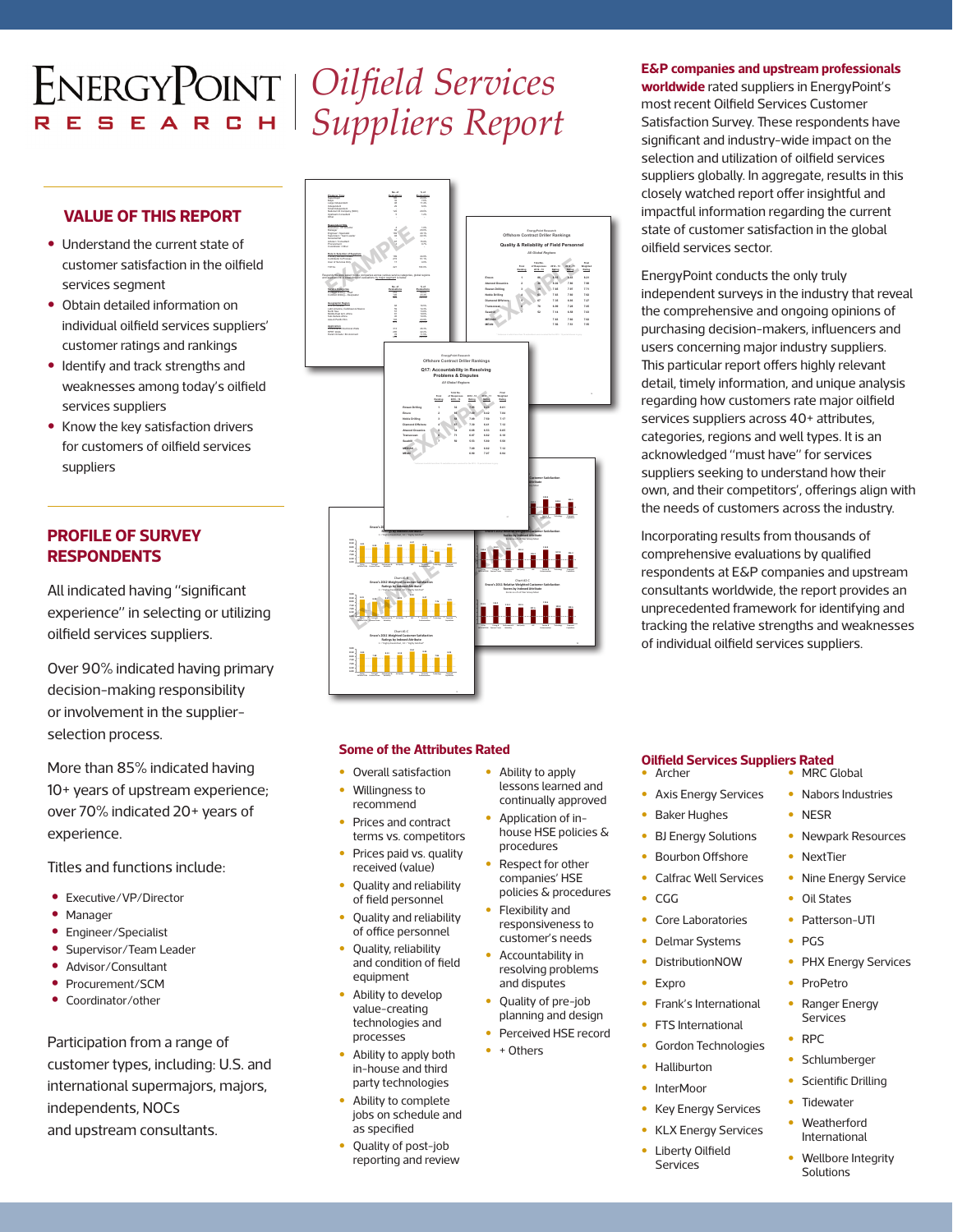#### **DETAILED RATINGS**

EnergyPoints' Oilfield Services Suppliers Report is designed for suppliers and other industry participants and stakeholders interested in understanding, in specific terms, how major oilfield services suppliers rate across 40+ attributes, categories, regions and well types.

The detailed ratings portion of the 100+ page report contains data, tables, graphs, background and other specifics from EnergyPoint's Oilfield Services Survey. Contents include 1-to-10 point ratings, top-to-bottom rankings, evaluation counts, category means and medians, for multiple attributes, categories, regions, well types and applications. The report's methodologies are those used to determine official category winners for EnergyPoint's annual Customer Satisfaction Awards.



#### **DETAILED ANALYSIS**

The detailed analysis portion of the report provides strategic analysis and recommendations related to customer satisfaction in the oilfield services sector. Considered the "roadmap" by many in the industry, the report provides insights as to why customer satisfaction matters, how suppliers can better manage their performance, and understand which organizational resources can be most effectively allocated to optimize results.

The report also contains insightful and actionable analyses, and identifies the importance customers of products suppliers place on various attributes, including: pricing, performance and reliability engineering and design, availability and delivery, post-sale support, corporate resources, etc. Customized reports for individual suppliers or segments are available upon request.

#### **ANALYZE RATINGS ACROSS MULTIPLE SEGMENTS**

#### **Service Categories**

- Geophysical Services
- Directional Drilling
- MWD
- Drilling Fluids
- Cementing
- Fishing
- Wireline Logging
- LWD
- Core & Fluids Analysis
- Well Testing
- Casing & Tubing Installation
- Perforating
- Hydraulic Fracturing
- Sand Control
- Workovers & Well Servicing
- Mooring Services
- Marine Transport Services
- Oilfield Supply & Distribution
- Plug & Abandonment

#### **International Regions**

- Latin America, Caribbean & Mexico
- Western Europe & North Sea
- Middle East & N. Africa
- Sub-Sahara Africa
- Asia & Pacific Rim

#### **U.S. & Canada**

- Onshore Gulf Coast
- Gulf of Mexico
- Interior Texas & Mid-continent
- U.S. Rockies & Dakotas
- Ark-La-Tex
- Bakken-Dakotas
- California
- Alaska
- Appalachia & Marcellus
- Canada

#### **Well Types**

- Land Wells
- **Shelf Wells**
- Deepwater Wells
- Ultra-deepwater Wells

#### **Application Types**

- Horizontal & Directional Wells
- High-pressure/Hightemperature Wells
- Harsh-climate/Harshenvironment Wells
- Under-balanced/Managedpressure Wells

*Shouldn't you and your organization be aware of the information industry participants have provided through EnergyPoint's unmatched independent research?* 

Knowing what is important to customers can help both long-term decision-making and resource allocation. Accordingly, the report includes the following:

- Ratings and rankings of oilfield services suppliers across 40+ attributes, categories, regions and well types.
- Identification of satisfaction drivers as determined by statistical analysis performed by EnergyPoint.
- Recommendations for resource allocation strategies for enhancing, optimizing and maximizing customer satisfaction over the long term.
- Other actionable analyses and recommendations to assist suppliers looking to develop superior customer satisfaction strategies and solutions.

The report provides the information, insights and analyses needed to support important decisions addressing customer needs. It is simply the best information available for knowing and understanding the factors that are important to customers of oilfield services suppliers.

*"If you don't measure it, you can't manage it."*